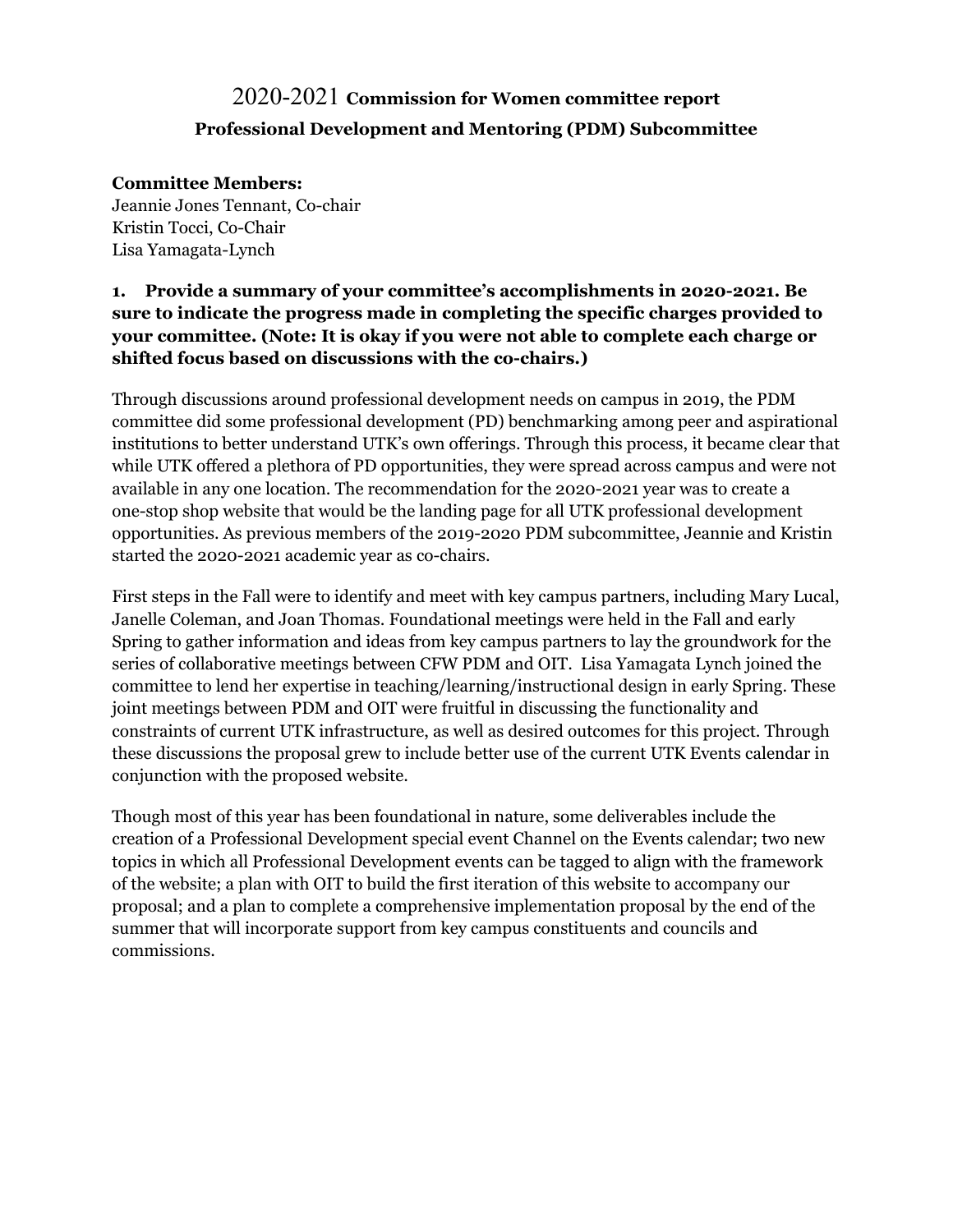#### 2. **Provide any recommendations your committee may have for how the campus administration can help your committee in making progress in its initiatives in 2021-2022.**

1. We currently have a detailed plan for completing a comprehensive implementation proposal as well as a fully functioning website before the start of Fall 2021. At that point, we will further outline our recommendations for next steps.

It is our intention to have a functional first draft of this website to visually support continued discussion around the content and organization of the website to best meet the needs of all target audiences' members at UTK. It is our belief that our work is just a launching pad to support more productive conversations among key campus partners and administration.

Our proposal will also include recommendations for engaging campus commissions, councils, and other key stakeholders on campus who will serve as ambassadors for the communication campaign, promoting the PD website and the best way to utilize the Campus Events calendar to support the website.

With continued support from administration this project has the potential to grow and evolve into a more complex and comprehensive website focused on both streamlining and highlighting professional development opportunities, that also serves as an assessment for professional development needs not currently being met.

2. In regards to the committee and its collaboration with other committees, it would be very helpful to receive some more guidance prior to the start of Fall 2021 in how the subcommittees should collaborate with each other, particularly the Professional Development and Mentoring committee and the Events committee. If it would be possible for the co-chairs of each committee to all meet together as a group with the CFW co-chairs prior to (or at the start of) the 2021-2022 year, that would be incredibly helpful. Thank you!

#### **3. Offer your committee's recommendations for priorities for the CFW for the 2021-22 academic year.**

Continuation of timeline proposed below.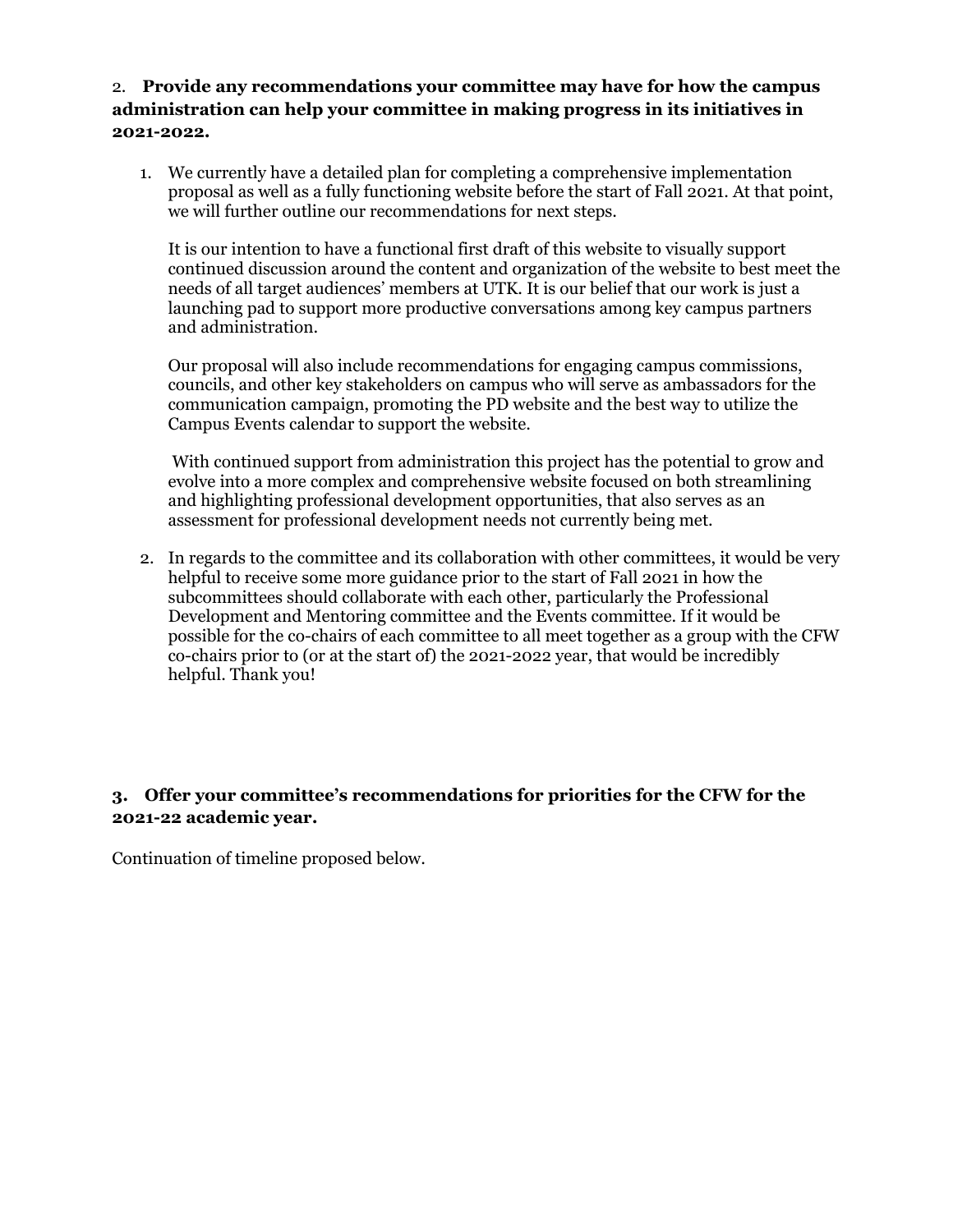### **Addendum I: Timeline of Academic Year**

### **Fall 2020**

September 4th - First CFW meeting

September 29th - May 6th - After losing a committee member, Kristin and Jeannie meet weekly throughout the Fall and Spring semesters

September 30th - PDM and Events subcommittees meet

October 9th - Booth Burnout event

October 29th - First meeting with CFW Co-chairs

CFW Co-chairs reach out to key campus partners to provide introductions (Mary Lucal, Diane Kelly, Janelle and Dixie Thompson)

December 3rd - Kristin and Jeannie meet with Janelle Coleman

December 4th - Jeannie and Kristin meet with Mary Lucal

December 11th - Second meeting with CFW Co-chairs

December 11th - CFW Co-chairs email Janelle Coleman and Johnelle Simpson to set meeting time

### **Spring 2021**

January 25th - CFW Co- chairs email Lisa Yamagata Lynch and Gretchen Neisler to propose working with PDM. February 1 - CFW Co-Chairs and Kristin and Jeannie meet with Janelle Coleman February 15th - Jeannie and Kristin meet with Joan Thomas from OIT February 25th -Jeannie and Kristin meet with Joan Thomas, Susannah Finley, and Meg Erlewine from OIT March 4th - Jeannie and Kristin meet with Lisa Yamagata Lynch and Gretchen Niesler March 30th - CFW Career development event March 31st - Jeannie, Kristin, and Lisa meet with Meg Erlewine April 8th - Jeannie, Kristin, and Lisa meet April 23rd - Jeannie, Kristin and Lisa meet with Meg Erlewine April 30th - Jeannie and Kristin meet with Meg Erlewine (OIT) and Craig Cook (Office of Creative Communications) April 30th- Jeannie, Kristin and Lisa meet May 3rd - Third meeting with CFW Co-chairs

### **Anticipated Summer 2021 Timeline**

May 2021 - Kristin, Jeannie and Lisa will continue to meet and finalize initial content for first website iteration

June 2021 - Meg Erlewine will create first website iteration

July 2021 - Jeannie, Kristin and Lisa will collaborate with key campus partners to finalize proposed website content and layout

August 2021 - Jeannie, Kristin and Lisa will finalize proposal to be submitted prior to start of Fall 2021

Fall 2021 - Collaborate with other UTK Councils and Commissions to draft a communication plan

January 2022 - Website launch and Communication plan implementation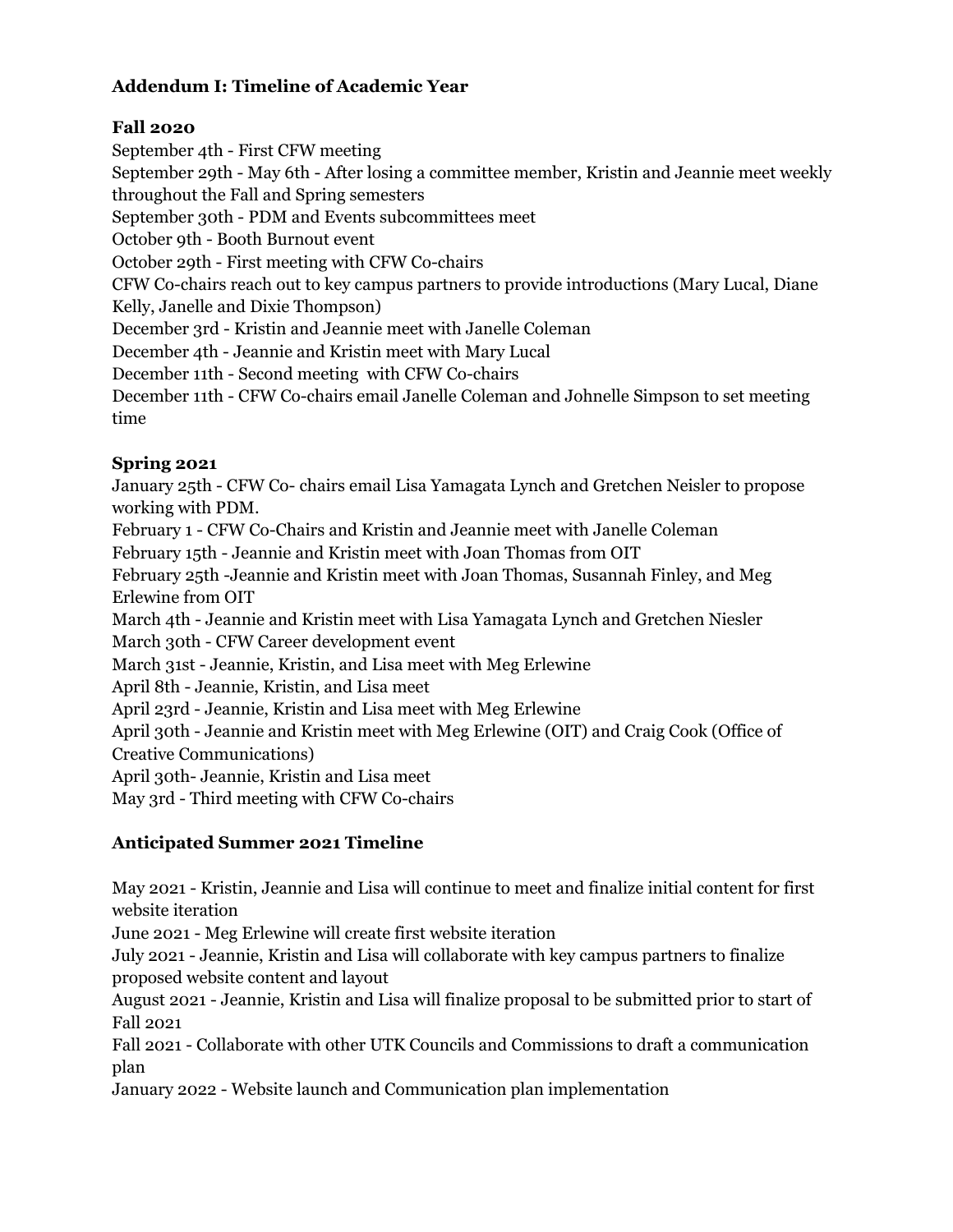**Addendum II:** Proposed Site Map for Professional Development Website: Develop.utk.edu

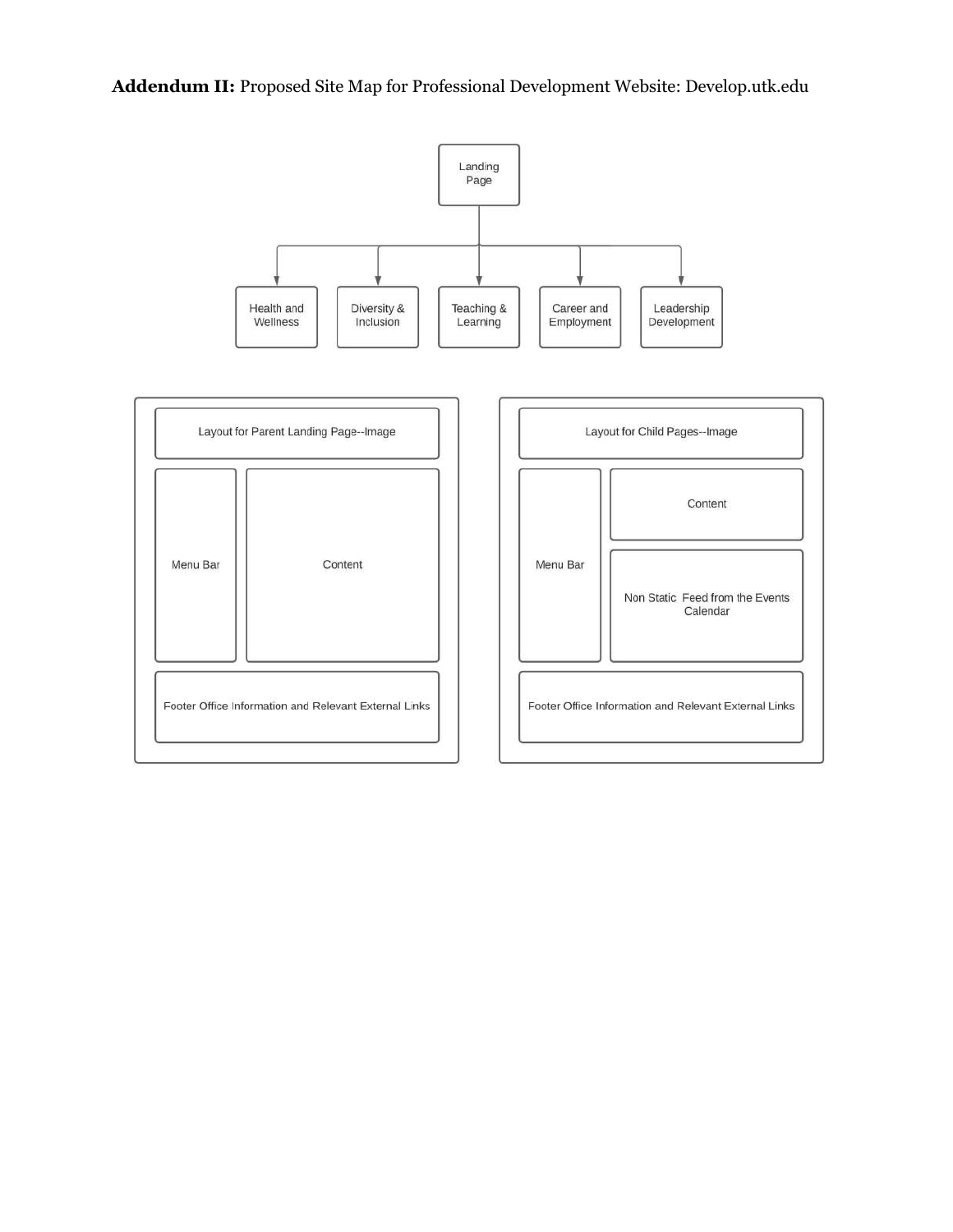## **Addendum III:** Initial planning for Website Content

| Page Title                 | Content                   | <b>Static PD Information</b> |
|----------------------------|---------------------------|------------------------------|
| <b>Landing Page</b>        | Welcome                   | None                         |
| <b>Health and Wellness</b> | Health and wellness is    | TBD May 2021                 |
|                            | about                     |                              |
| Diversity & Inclusion      | Diversity & Inclusion is  | TBD May 2021                 |
|                            | about                     |                              |
| Teaching & Learning        | Teaching & Learning is    | TBD May 2021                 |
|                            | about                     |                              |
| Career & Employment        | Career & Employment is    | TBD May 2021                 |
|                            | about                     |                              |
| Leadership Development     | Leadership Development is | TBD May 2021<br>$\bullet$    |
|                            | about                     |                              |

### **Table of Content for Website**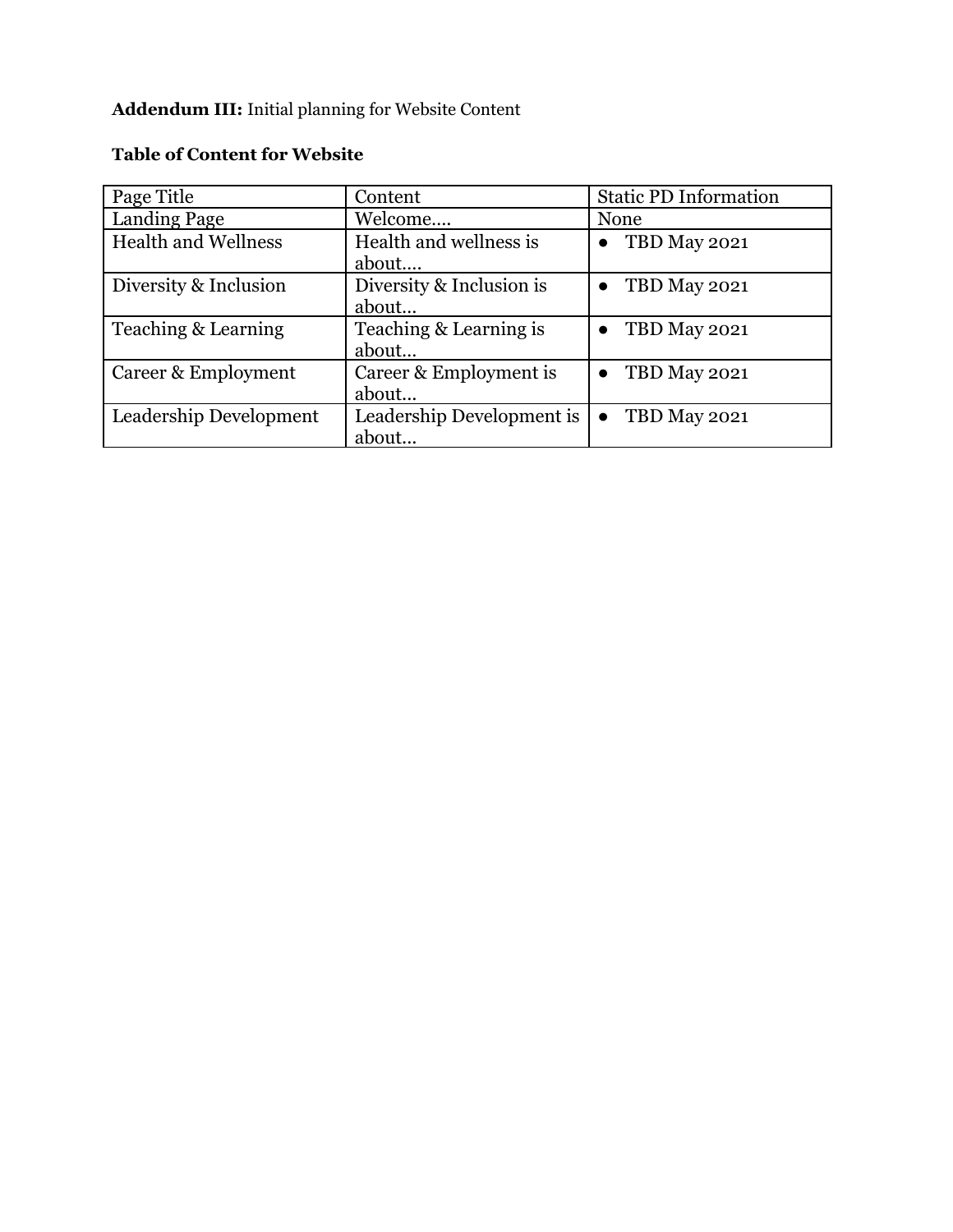**Addendum IV:** Aspirational peer website used as model for proposed site map

University of Michigan Rackham Graduate School: <https://rackham.umich.edu/professional-development/>



|                   | RACKHAM GRADUATE SCHOOL                                                                                                                                |         |                        | <b>Info for</b> Prospective Students<br><b>Current Students</b> | <b>Postdoctoral Fellows</b>                                                                                                                                                       | <b>Faculty and Staff</b><br>Alumni | Make a Gift | Contact |
|-------------------|--------------------------------------------------------------------------------------------------------------------------------------------------------|---------|------------------------|-----------------------------------------------------------------|-----------------------------------------------------------------------------------------------------------------------------------------------------------------------------------|------------------------------------|-------------|---------|
| Programs of Study | <b>Admissions</b>                                                                                                                                      | Funding | Navigating Your Degree | Professional Development                                        | Rackham Life                                                                                                                                                                      | <b>About</b>                       | COVID-19    | Ω       |
|                   | <b>Career Development</b><br>Career Development is the process through which people<br>develop and achieve professional goals.                         |         |                        |                                                                 | Diversity, Equity, and<br>Inclusion<br>Diversity, Equity, and Inclusion (DEI) is valuing multiple social<br>identities and advocating for access and belonging for all<br>persons |                                    |             |         |
|                   | Collaboration<br>Collaboration is the intentional process of working effectively with<br>others toward shared objectives                               |         |                        |                                                                 | Leadership<br>Leadership is the ability to create positive action towards a<br>mission through motivating others and accomplishing goals.                                         |                                    |             |         |
|                   | Communication<br>Communication is the ability to effectively convey your research.<br>and scholarship to multiple audiences and in a variety of media. |         |                        |                                                                 | Personal Well-Being<br>Personal well-being involves finding deeper meaning, balance,<br>and purpose in one's life.                                                                |                                    |             |         |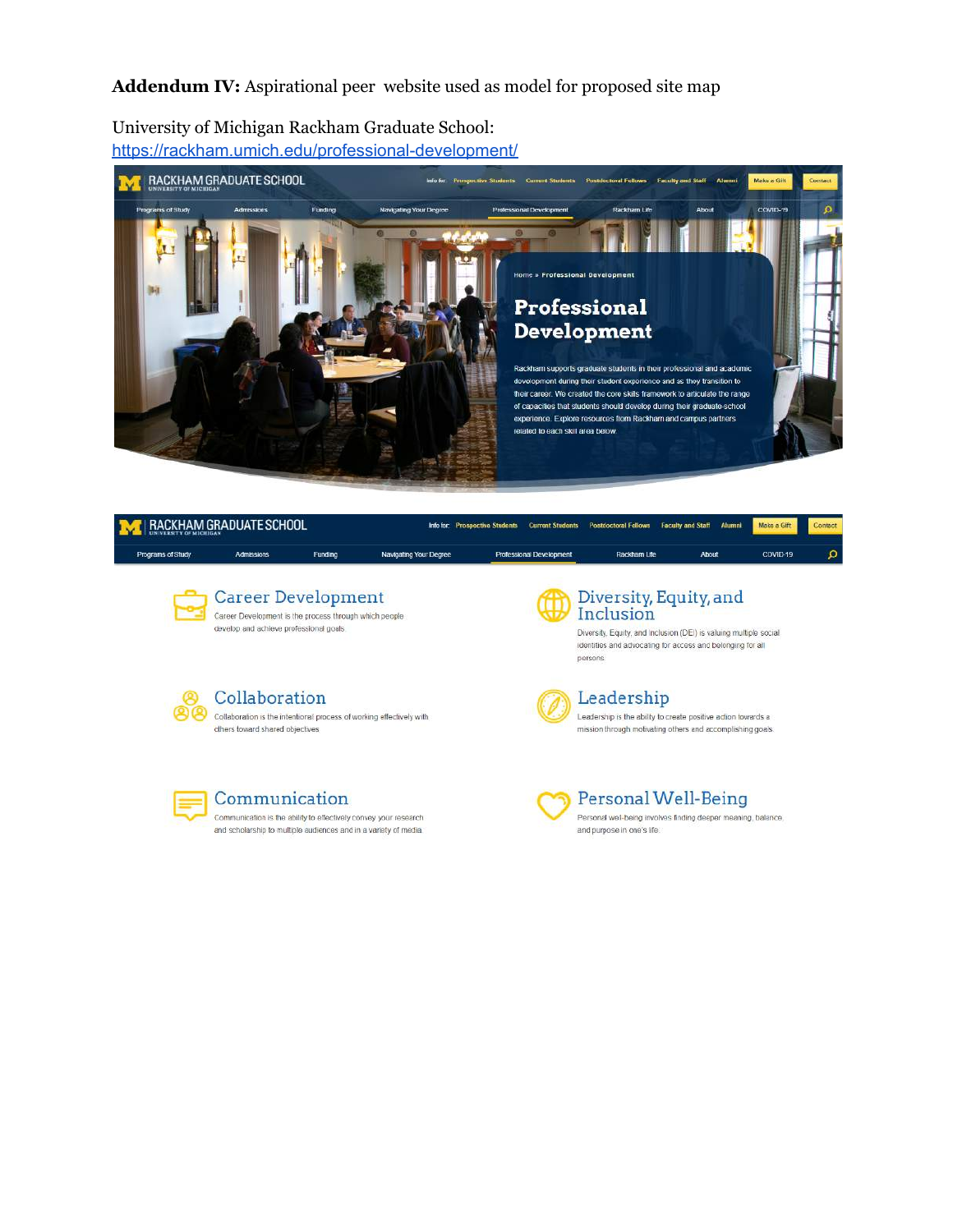

#### Example sub web page, Leadership

<https://rackham.umich.edu/professional-development/core-skill-leadership/>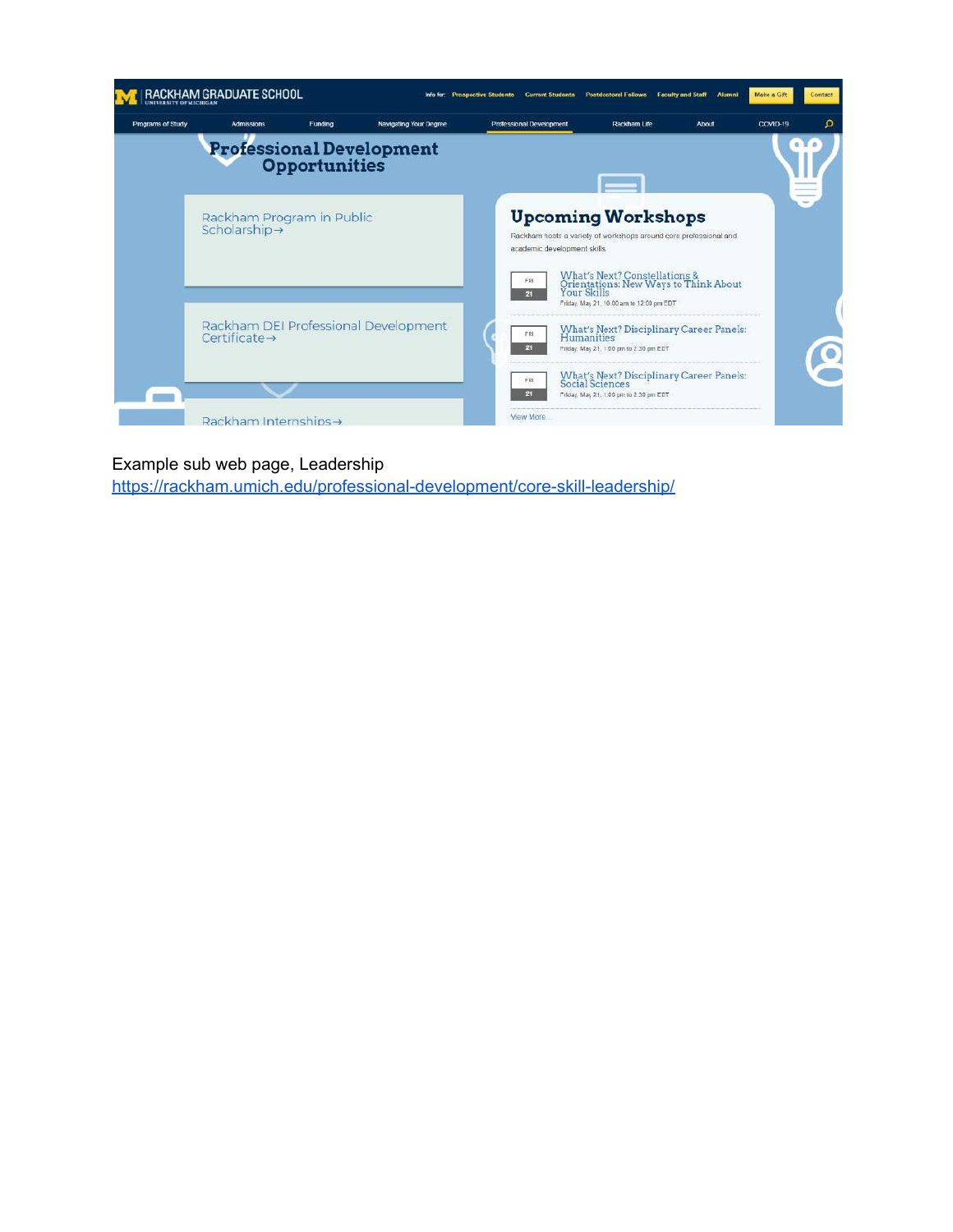

**Contact Professional and Academic Development** 

1530 Rackham Building

**Addendum V:** Changes already made to UTK Calendar of Events

**Creation of Professional Development channel on UTK Calendar of Events:** <https://calendar.utk.edu/professional-development>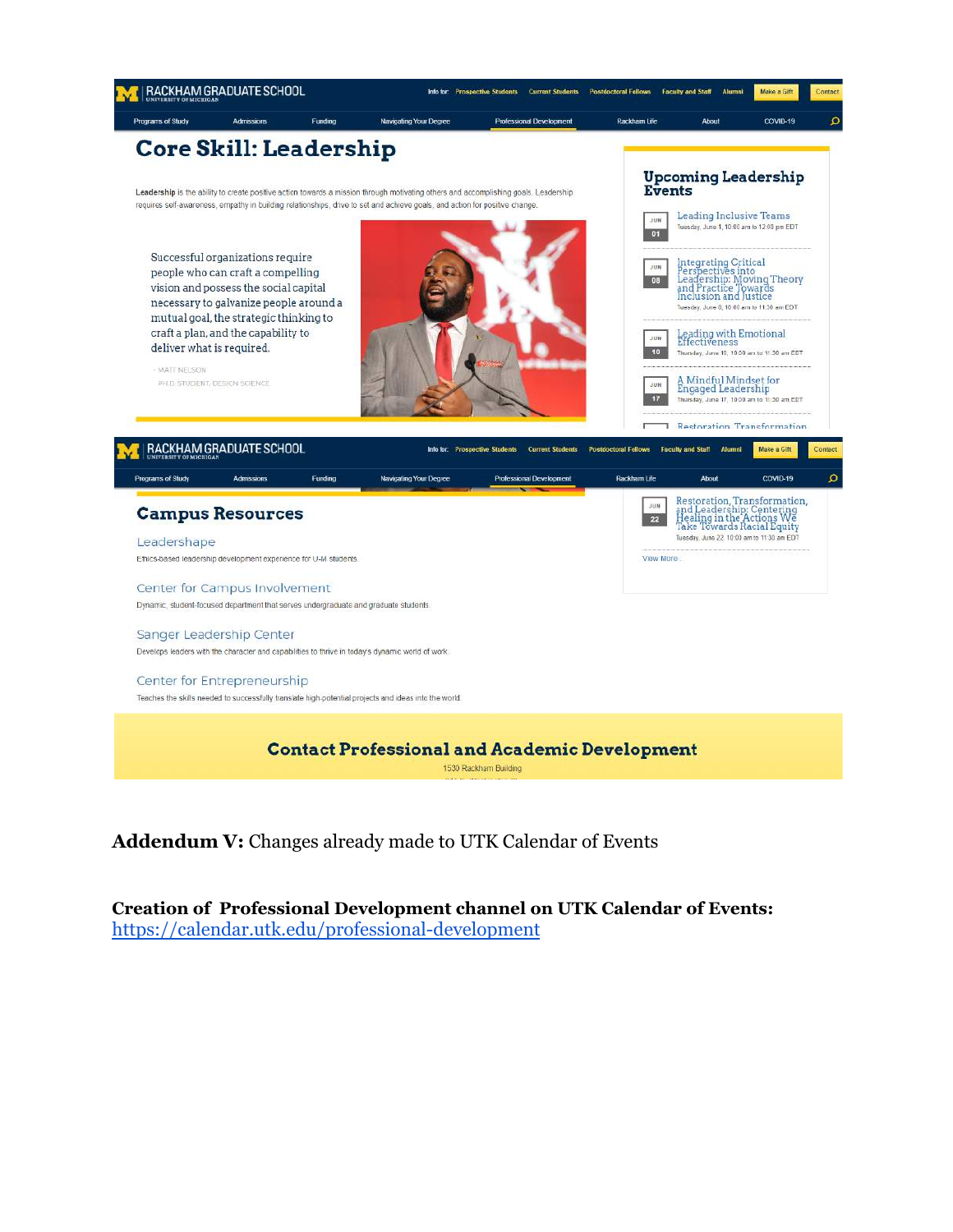| <b>UPCOMING EVENTS</b><br>UPCOMING TRENDING<br>9<br>10<br>11<br>12<br>13<br>17<br>18<br>19<br>20<br>16<br>Exams<br>25<br>26<br>27<br>23<br>24<br>Spring 2021 Semester<br>31<br>30<br>×.<br>3<br>O <sub>5/6</sub><br>I'm interested<br><b>O</b> Submit an Event<br>Accessibility & UDL: Enhancing Video<br>NEED HELP?<br>OIT<br>Captioning, once thought to be exclusively for individuals who are deaf<br>TRAINING<br>or hard of hearing, has well researched benefits for ALL learners. Indeed,<br>Do you have a question about event<br>captions<br>submissions, management, user<br>permissions, or bulk uploads? Please fill<br>C 5/6 9:50am<br>out our Support Request Form.<br>Virtual Event<br><b>IE SPECIAL EVENTS</b><br>Public COVID-19 Vaccine Clinic at Student<br>Public COVID-19 vaccine clinics at the Student Health Center are for<br>GPSPD<br>members of the general public, including UT students, faculty, staff, and<br>Professional Development | $\overline{a}$<br>$\overline{7}$ | 5 | ä | 3 | $\overline{2}$ |  |
|-----------------------------------------------------------------------------------------------------------------------------------------------------------------------------------------------------------------------------------------------------------------------------------------------------------------------------------------------------------------------------------------------------------------------------------------------------------------------------------------------------------------------------------------------------------------------------------------------------------------------------------------------------------------------------------------------------------------------------------------------------------------------------------------------------------------------------------------------------------------------------------------------------------------------------------------------------------------------|----------------------------------|---|---|---|----------------|--|
|                                                                                                                                                                                                                                                                                                                                                                                                                                                                                                                                                                                                                                                                                                                                                                                                                                                                                                                                                                       | 15<br>14                         |   |   |   |                |  |
|                                                                                                                                                                                                                                                                                                                                                                                                                                                                                                                                                                                                                                                                                                                                                                                                                                                                                                                                                                       | 21<br>22                         |   |   |   |                |  |
|                                                                                                                                                                                                                                                                                                                                                                                                                                                                                                                                                                                                                                                                                                                                                                                                                                                                                                                                                                       | 29<br>28                         |   |   |   |                |  |
|                                                                                                                                                                                                                                                                                                                                                                                                                                                                                                                                                                                                                                                                                                                                                                                                                                                                                                                                                                       | 5<br>$\Lambda$                   |   |   |   |                |  |
|                                                                                                                                                                                                                                                                                                                                                                                                                                                                                                                                                                                                                                                                                                                                                                                                                                                                                                                                                                       |                                  |   |   |   |                |  |
|                                                                                                                                                                                                                                                                                                                                                                                                                                                                                                                                                                                                                                                                                                                                                                                                                                                                                                                                                                       |                                  |   |   |   |                |  |
|                                                                                                                                                                                                                                                                                                                                                                                                                                                                                                                                                                                                                                                                                                                                                                                                                                                                                                                                                                       |                                  |   |   |   |                |  |
|                                                                                                                                                                                                                                                                                                                                                                                                                                                                                                                                                                                                                                                                                                                                                                                                                                                                                                                                                                       |                                  |   |   |   |                |  |
|                                                                                                                                                                                                                                                                                                                                                                                                                                                                                                                                                                                                                                                                                                                                                                                                                                                                                                                                                                       |                                  |   |   |   |                |  |
|                                                                                                                                                                                                                                                                                                                                                                                                                                                                                                                                                                                                                                                                                                                                                                                                                                                                                                                                                                       |                                  |   |   |   |                |  |
|                                                                                                                                                                                                                                                                                                                                                                                                                                                                                                                                                                                                                                                                                                                                                                                                                                                                                                                                                                       |                                  |   |   |   |                |  |
|                                                                                                                                                                                                                                                                                                                                                                                                                                                                                                                                                                                                                                                                                                                                                                                                                                                                                                                                                                       |                                  |   |   |   |                |  |
|                                                                                                                                                                                                                                                                                                                                                                                                                                                                                                                                                                                                                                                                                                                                                                                                                                                                                                                                                                       |                                  |   |   |   |                |  |
|                                                                                                                                                                                                                                                                                                                                                                                                                                                                                                                                                                                                                                                                                                                                                                                                                                                                                                                                                                       |                                  |   |   |   |                |  |
|                                                                                                                                                                                                                                                                                                                                                                                                                                                                                                                                                                                                                                                                                                                                                                                                                                                                                                                                                                       |                                  |   |   |   |                |  |
|                                                                                                                                                                                                                                                                                                                                                                                                                                                                                                                                                                                                                                                                                                                                                                                                                                                                                                                                                                       |                                  |   |   |   |                |  |
| retirees to<br>Public COVID-19 Vaccine Clinics                                                                                                                                                                                                                                                                                                                                                                                                                                                                                                                                                                                                                                                                                                                                                                                                                                                                                                                        |                                  |   |   |   |                |  |

**E** TOPIC

#### **Creation of two new topics on Events Calendar: 1.) Professional Development**

| Rhetoric, Writing, and Linguistics Speaker<br>James Chase Sanchez, "Salt of the Earth: The Rhetoric of White<br>Supremacy" In this talk, James Chase Sanchez argues that contemporary<br>rhetoric of white<br>$O$ 5/7 3:30pm                                                      | Agriculture (46)<br>Health & Wellness (13)<br>Teaching & Learning (12)<br>Visual & Performing Arts (11)<br>Career & Employment (9)                                                                                    |
|-----------------------------------------------------------------------------------------------------------------------------------------------------------------------------------------------------------------------------------------------------------------------------------|-----------------------------------------------------------------------------------------------------------------------------------------------------------------------------------------------------------------------|
| Virtual Event<br>I'm Interested                                                                                                                                                                                                                                                   | Engineering (9)<br>Humanities & Social Sciences (7)<br>Student Life & Traditions (7)<br>Diversity & Inclusion (5)                                                                                                     |
| Spring 2021 Graduate and Professional Hooding<br>Ceremony Details Ceremonies will last approximately 2.5<br>hours Attendance will be limited Recorded music will be used Programs.<br>will be mailed to graduates at<br>© 5/7 4pm<br><b>9 Nevland Stadium</b><br>Stream Available | Science (3)<br>Business & Entrepreneurship (2)<br>Communication & Information (1)<br>Professional Development (1)<br>Sustainability (1)<br>Academic Administration (0)<br>Admissions (0)<br>Architecture & Design (0) |
| I'm Interested<br>Opening Reception: ARTSOURCE an exhibition of                                                                                                                                                                                                                   | Athletics (O)<br>Law & Policy (0)<br>Leadership Development (0)<br>Student Success (O)<br>Volunteering (O)                                                                                                            |
| For more than a decade. Art Source, the exhibition dedicated solely to<br>Knox County art oducators, has given those same togethers an                                                                                                                                            | Show Less                                                                                                                                                                                                             |